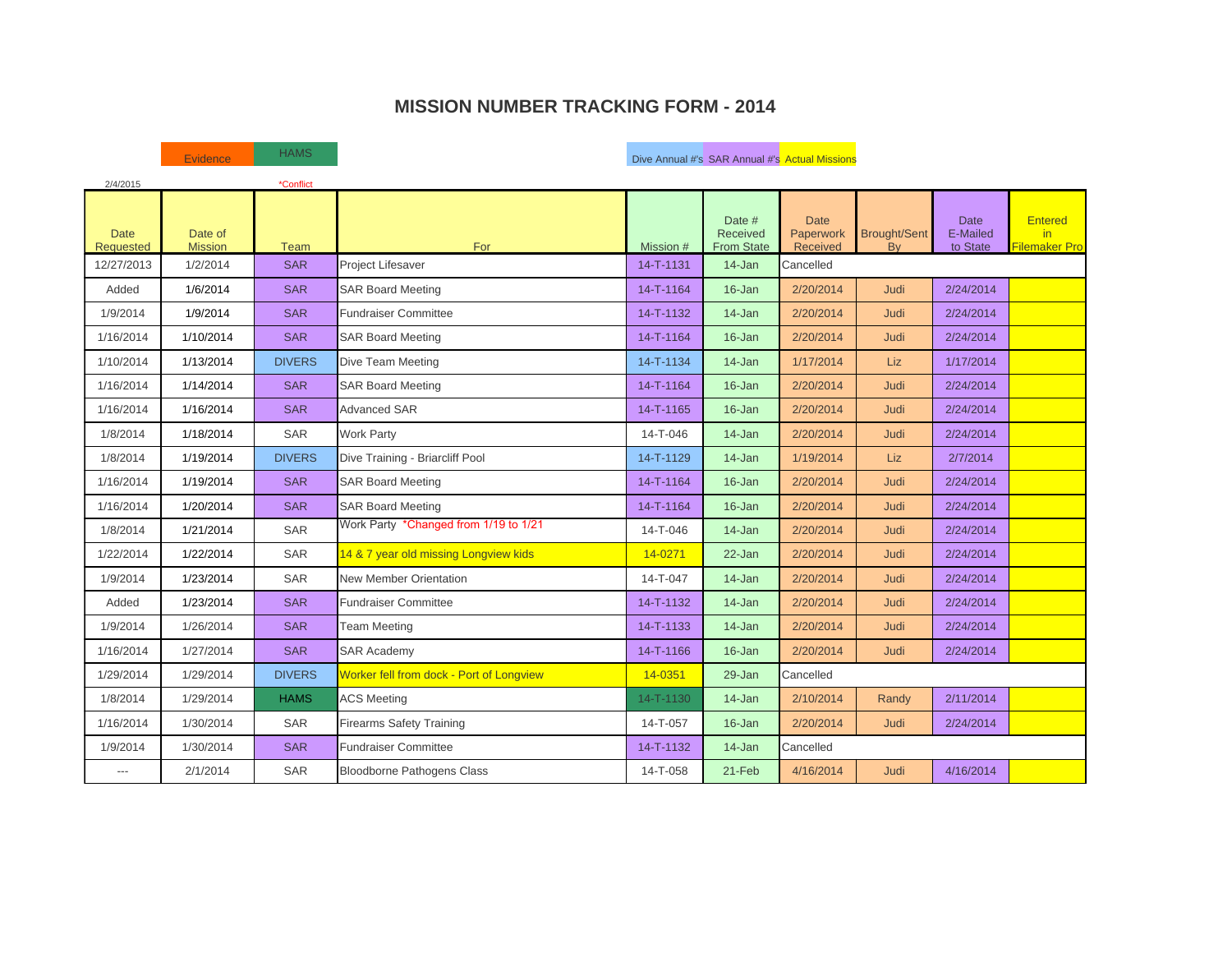| 2/4/2015                        |                           | *Conflict     |                                                  |           |                                                |                                      |                           |                                     |                                       |
|---------------------------------|---------------------------|---------------|--------------------------------------------------|-----------|------------------------------------------------|--------------------------------------|---------------------------|-------------------------------------|---------------------------------------|
| <b>Date</b><br><b>Requested</b> | Date of<br><b>Mission</b> | <b>Team</b>   | For                                              | Mission # | Date #<br><b>Received</b><br><b>From State</b> | <b>Date</b><br>Paperwork<br>Received | <b>Brought/Sent</b><br>By | <b>Date</b><br>E-Mailed<br>to State | <b>Entered</b><br>in<br>Filemaker Pro |
| $\overline{a}$                  | 2/1/2014                  | <b>SAR</b>    | Basic First Aid - Oxygen Provider                | 14-T-058  | 16-Jan                                         | 4/16/2014                            | <b>Judi</b>               | 4/16/2014                           |                                       |
| 1/16/2014                       | 2/1/2014                  | <b>SAR</b>    | <b>Basic First Aid</b>                           | 14-T-058  | 16-Jan                                         | 4/16/2014                            | Judi                      | 4/16/2014                           |                                       |
| 1/16/2014                       | 2/1/2014                  | <b>DIVERS</b> | <b>Basic First Aid</b>                           | 14-T-058  | 16-Jan                                         | 2/1/2014                             | Liz                       | 2/7/2014                            |                                       |
| 1/16/2014                       | 2/3/2014                  | <b>SAR</b>    | <b>SAR Board Meeting</b>                         | 14-T-1164 | 16-Jan                                         | 4/16/2014                            | Judi                      | 4/16/2014                           |                                       |
| 12/27/2013                      | 2/6/2014                  | <b>SAR</b>    | Project Lifesaver                                | 14-T-1131 | 14-Jan                                         | Cancelled                            |                           |                                     |                                       |
| 2/5/2014                        | 2/6/2014                  | <b>HAMS</b>   | <b>Dialysis Transports - Snow</b>                | 14-0394   | 5-Feb                                          | 2/10/2014                            | Randy                     | 2/11/2014                           |                                       |
| 2/5/2014                        | 2/7/2014                  | <b>HAMS</b>   | <b>Dialysis Transports - Snow</b>                | 14-0394   | 5-Feb                                          | 2/10/2014                            | Randy                     | 2/11/2014                           |                                       |
| 2/5/2014                        | 2/8/2014                  | <b>HAMS</b>   | <b>Dialysis Transports - Snow</b>                | 14-0394   | 5-Feb                                          | 2/10/2014                            | Randy                     | 2/11/2014                           |                                       |
| 2/5/2014                        | 2/10/2014                 | <b>HAMS</b>   | <b>Dialysis Transports - Snow</b>                | 14-0394   | 5-Feb                                          | 2/10/2014                            | Randy                     | 2/11/2014                           |                                       |
| 1/10/2014                       | 2/10/2014                 | <b>DIVERS</b> | Dive Team Meeting                                | 14-T-1134 | 14-Jan                                         | Cancelled                            |                           |                                     |                                       |
| 1/16/2014                       | 2/10/2014                 | <b>SAR</b>    | <b>SAR Academy</b>                               | 14-T-1166 | 16-Jan                                         | 4/16/2014                            | Judi                      | 4/16/2014                           |                                       |
| 2/5/2014                        | 2/11/2014                 | <b>HAMS</b>   | <b>Dialysis Transports - Snow</b>                | 14-0394   | 5-Feb                                          | 2/11/2014                            | Randy                     | 2/13/2014                           |                                       |
| 2/12/2014                       | 2/12/2014                 | <b>SAR</b>    | Missing young adults - 5 Corners                 | 14-0495   | 12-Feb                                         | 4/16/2014                            | Judi                      | 4/16/2014                           |                                       |
| 1/9/2014                        | 2/13/2014                 | <b>SAR</b>    | <b>Fundraiser Committee</b>                      | 14-T-1132 | 14-Jan                                         | 4/16/2014                            | Judi                      | 4/16/2014                           |                                       |
| ---                             | 2/15/2014                 | SAR           | <b>Work Party</b>                                | 14-T-046  | ---                                            | 4/16/2014                            | Judi                      | 4/29/2014                           |                                       |
| 1/16/2014                       | 2/17/2014                 | <b>SAR</b>    | <b>SAR Board Meeting</b>                         | 14-T-1164 | 16-Jan                                         | 4/16/2014                            | Judi                      | 4/16/2014                           |                                       |
| 1/16/2014                       | 2/20/2014                 | <b>SAR</b>    | <b>Advanced SAR</b>                              | 14-T-1165 | 16-Jan                                         | 4/16/2014                            | <b>Judi</b>               | 4/29/2014                           |                                       |
| 1/16/2014                       | 2/21-24/2014              | <b>SAR</b>    | <b>SAR Academy</b>                               | 14-T-1166 | 16-Jan                                         | 4/16/2014                            | <b>Judi</b>               | 4/16/2014                           |                                       |
| 1/8/2014                        | 2/23/2014                 | <b>DIVERS</b> | Dive Training - Medical 1st Aid, BBP, AED, O2    | 14-T-1129 | 14-Jan                                         | Cancelled                            |                           |                                     |                                       |
| 1/9/2014                        | 2/23/2014                 | <b>SAR</b>    | Team Meeting                                     | 14-T-1133 | 14-Jan                                         | 4/16/2014                            | <b>Judi</b>               | 4/16/2014                           |                                       |
| ---                             | 2/24/2014                 | <b>SAR</b>    | <b>SAR Academy Post Mtg</b>                      | 14-T-1166 | 16-Jan                                         | 4/16/2014                            | Judi                      | 4/16/2014                           |                                       |
| 1/8/2014                        | 2/26/2014                 | <b>HAMS</b>   | <b>ACS Meeting</b>                               | 14-T-1130 | 14-Jan                                         | 2/26/2014                            | Randy                     | 3/6/2014                            |                                       |
| 1/9/2014                        | 2/27/2014                 | <b>SAR</b>    | <b>Fundraiser Committee</b>                      | 14-T-1132 | 14-Jan                                         | 5/19/2014                            | Judi                      | 5/19/2014                           |                                       |
| 1/8/2014                        | 2/28/2014                 | <b>HAMS</b>   | Evacuation Drill - extension of 2/26 ACS Meeting | 14-T-1130 | 14-Jan                                         | 2/26/2014                            | Randy                     | 3/6/2014                            |                                       |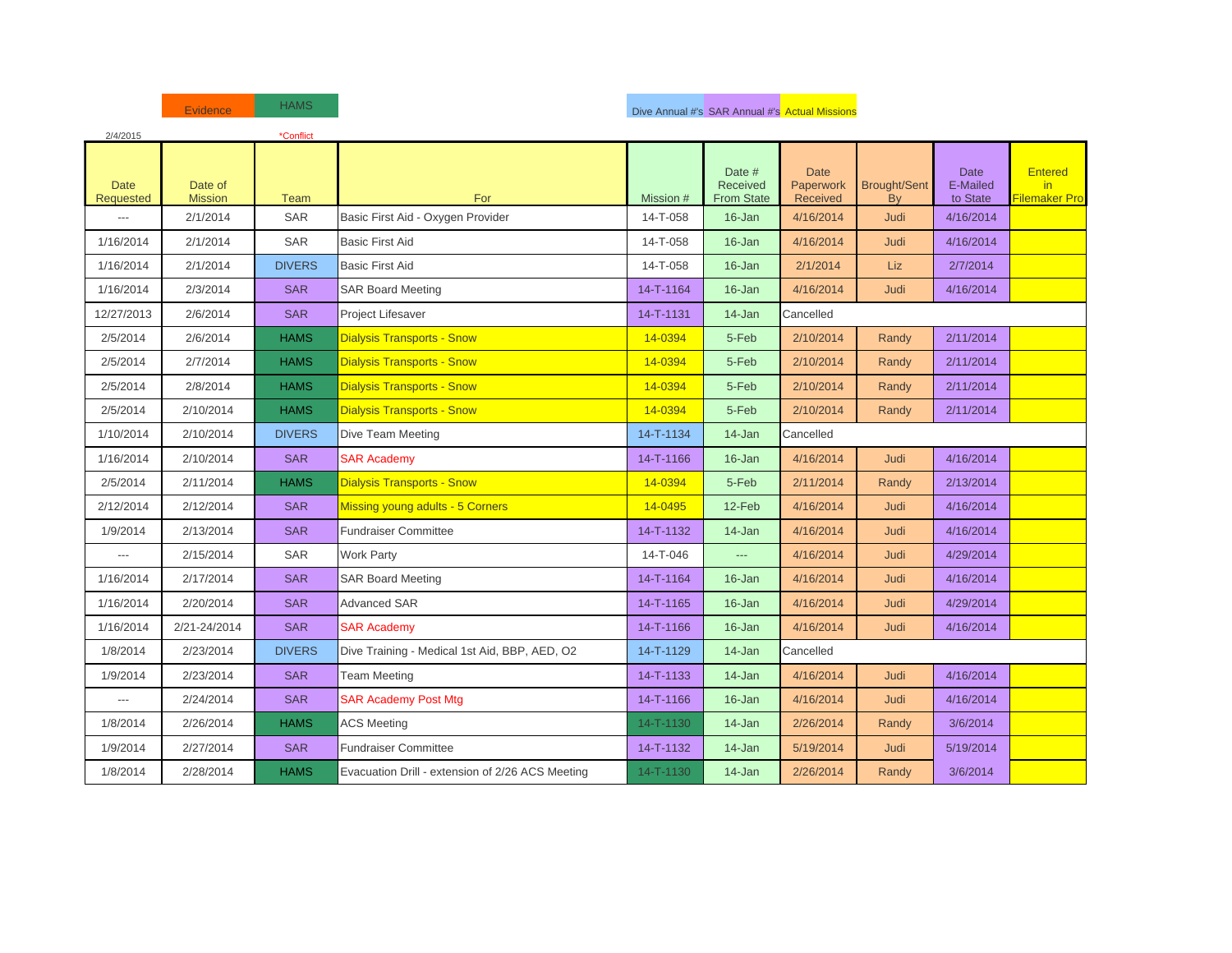| 2/4/2015                        |                           | *Conflict     |                                              |           |                                         |                                      |                           |                                     |                                        |
|---------------------------------|---------------------------|---------------|----------------------------------------------|-----------|-----------------------------------------|--------------------------------------|---------------------------|-------------------------------------|----------------------------------------|
| <b>Date</b><br><b>Requested</b> | Date of<br><b>Mission</b> | Team          | For                                          | Mission # | Date #<br>Received<br><b>From State</b> | <b>Date</b><br>Paperwork<br>Received | <b>Brought/Sent</b><br>By | <b>Date</b><br>E-Mailed<br>to State | <b>Entered</b><br>in.<br>Filemaker Pro |
| 2/24/2014                       | 3/2/2014                  | <b>SAR</b>    | <b>Tracking Training</b>                     | 14-T-1209 | 28-Feb                                  | 4/16/2014                            | <b>Judi</b>               | 4/16/2014                           |                                        |
| 1/16/2014                       | 3/3/2014                  | <b>SAR</b>    | <b>SAR Academy Pre-Meeting</b>               | 14-T-1166 | 16-Jan                                  | 4/16/2014                            | Judi                      | 4/16/2014                           |                                        |
| 12/27/2013                      | 3/6/2014                  | <b>SAR</b>    | Project Lifesaver                            | 14-T-1131 | 14-Jan                                  | 4/16/2014                            | Judi                      | 4/16/2014                           |                                        |
| 1/16/2014                       | 3/7-10/2014               | <b>SAR</b>    | *SAR Academy                                 | 14-T-1166 | 16-Jan                                  | 5/19/2014                            | Judi                      | 5/19/2014                           |                                        |
| 2/19/2014                       | 3/8/2014                  | SAR           | PR Event Dinner at Expo                      | 14-T-105  | 21-Feb                                  | 4/16/2014                            | Judi                      | 4/16/2014                           |                                        |
| 1/16/2014                       | 3/10/2014                 | <b>SAR</b>    | *SAR Academy Post Meeting                    | 14-T-1166 | 16-Jan                                  | 4/16/2014                            | Judi                      | 4/16/2014                           |                                        |
| 3/10/2014                       | 3/10/2014                 | SAR           | Skamania - lost female                       | 14-0842   | 10-Mar                                  | 4/16/2014                            | Judi                      | 4/16/2014                           |                                        |
| 1/10/2014                       | 3/10/2014                 | <b>DIVERS</b> | Dive Team Meeting                            | 14-T-1134 | 14-Jan                                  | 3/20/2014                            | <b>Liz</b>                | 3/20/2014                           |                                        |
| 1/9/2014                        | 3/13/2014                 | <b>SAR</b>    | <b>Fundraiser Committee</b>                  | 14-T-1132 | 14-Jan                                  | 4/16/2014                            | <b>Judi</b>               | 4/16/2014                           |                                        |
| 3/3/2014                        | 3/14/2014                 | <b>SAR</b>    | PR - Toutle Rest Stop                        | 14-T-1215 | 6-Mar                                   | 4/16/2014                            | Judi                      | 4/16/2014                           |                                        |
| 1/16/2014                       | 3/15/2014                 | <b>SAR</b>    | <b>SAR Academy Pre-Meeting</b>               | 14-T-1166 | 16-Jan                                  | 4/16/2014                            | <b>Judi</b>               | 4/16/2014                           |                                        |
| 1/8/2014                        | 3/16/2014                 | <b>DIVERS</b> | Dive Training - Anchoring & Knots            | 14-T-1129 | 14-Jan                                  | 3/20/2014                            | <b>Liz</b>                | 3/20/2014                           |                                        |
| 1/16/2014                       | 3/17/2014                 | <b>SAR</b>    | <b>SAR Board Meeting</b>                     | 14-T-1164 | 16-Jan                                  | 4/16/2014                            | <b>Judi</b>               | 4/16/2014                           |                                        |
| 2/19/2014                       | 3/18/2014                 | <b>SAR</b>    | Bloodborne Pathogens Class                   | 14-T-106  | 21-Feb                                  | 4/16/2014                            | Judi                      | 4/16/2014                           |                                        |
| 1/16/2014                       | 3/20/2014                 | <b>SAR</b>    | <b>Advanced SAR</b>                          | 14-T-1165 | 16-Jan                                  | 4/16/2014                            | Judi                      | 4/16/2014                           |                                        |
| 3/20/2014                       | 3/20/2014                 | <b>DIVERS</b> | <b>Body in Lake Sacajawea</b>                | 14-0968   | 20-Mar                                  | 3/21/2014                            | Liz                       | 3/21/2014                           |                                        |
| 3/23/2014                       | 3/23/2014                 | <b>DIVERS</b> | Female with overturned canoe - Cowlitz River | 14-1017   | 23-Mar                                  | Cancelled                            |                           |                                     |                                        |
| 1/9/2014                        | 3/23/2014                 | <b>SAR</b>    | Team Meeting                                 | 14-T-1133 | 14-Jan                                  | 4/16/2014                            | <b>Judi</b>               | 4/16/2014                           |                                        |
| ---                             | 3/24/2014                 | <b>SAR</b>    | SAR Academy Pre Mtg                          | 14-T-1166 | 16-Jan                                  | 4/16/2014                            | Judi                      | 4/29/2014                           |                                        |
| 1/8/2014                        | 3/26/2014                 | <b>HAMS</b>   | <b>ACS Meeting</b>                           | 14-T-1130 | 14-Jan                                  | 5/23/2014                            | Randy                     | 5/23/2014                           |                                        |
| 1/9/2014                        | 3/27/2014                 | <b>SAR</b>    | <b>Fundraiser Committee</b>                  | 14-T-1132 | 14-Jan                                  | Cancelled                            |                           |                                     |                                        |
| 1/16/2014                       | 3/28-30/2014              | <b>SAR</b>    | SAR Academy - Field                          | 14-T-1166 | 16-Jan                                  | 4/16/2014                            | <b>Judi</b>               | 4/16/2014                           |                                        |
| 1/16/2014                       | 3/31/2014                 | <b>SAR</b>    | <b>SAR Academy</b>                           | 14-T-1166 | 16-Jan                                  | Cancelled                            |                           |                                     |                                        |
| 4/21/2014                       | April                     | <b>SAR</b>    | Fairground Fundraiser                        | 14-T-1132 | 21-Apr                                  |                                      |                           |                                     |                                        |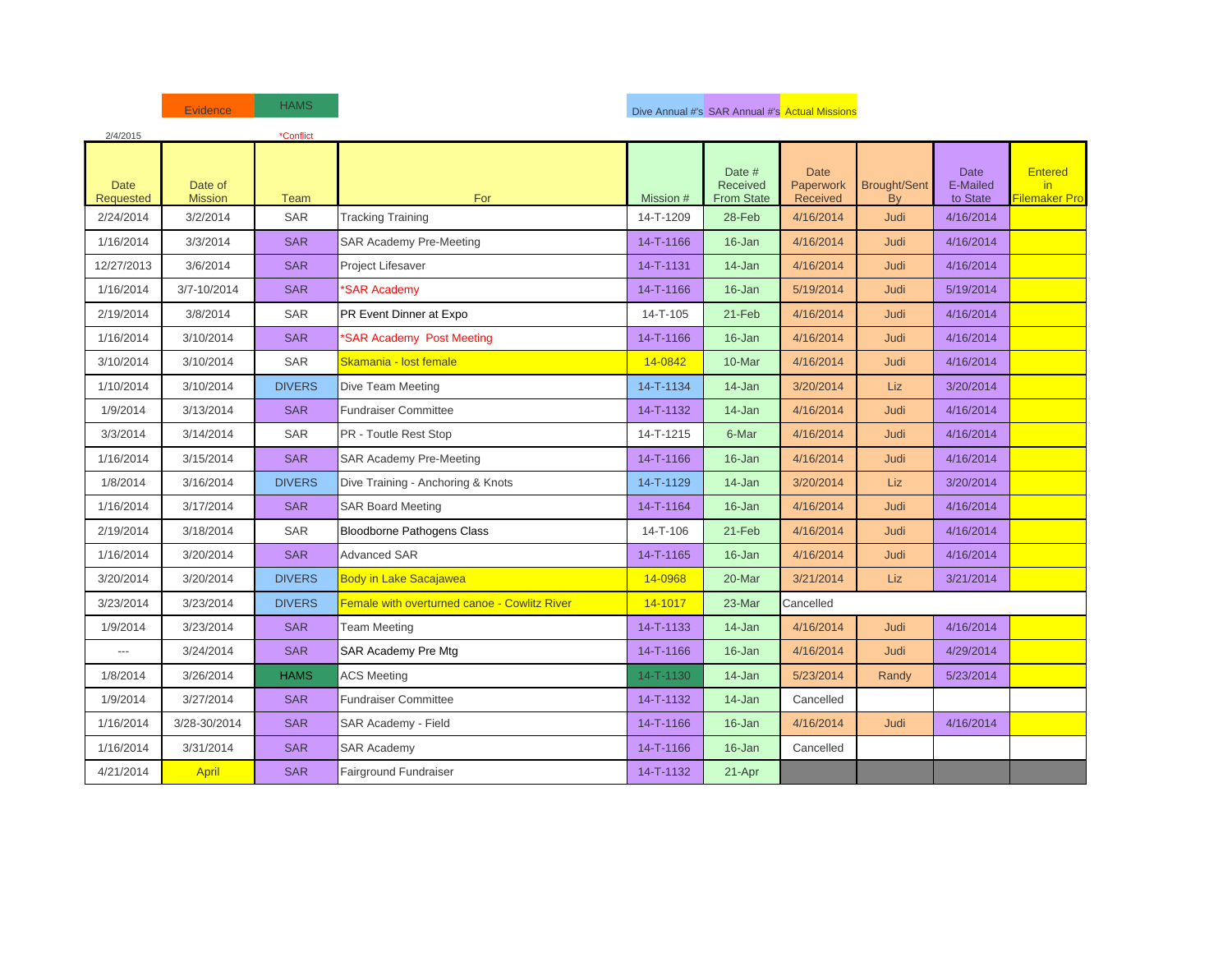| 2/4/2015                        |                           | *Conflict     |                                                       |                |                                         |                                      |                                  |                                     |                                        |
|---------------------------------|---------------------------|---------------|-------------------------------------------------------|----------------|-----------------------------------------|--------------------------------------|----------------------------------|-------------------------------------|----------------------------------------|
| <b>Date</b><br><b>Requested</b> | Date of<br><b>Mission</b> | <b>Team</b>   | For                                                   | Mission #      | Date #<br>Received<br><b>From State</b> | <b>Date</b><br>Paperwork<br>Received | <b>Brought/Sent</b><br><b>Bv</b> | <b>Date</b><br>E-Mailed<br>to State | <b>Entered</b><br>in.<br>Filemaker Pro |
| 12/27/2013                      | 4/3/2014                  | <b>SAR</b>    | Project Lifesaver                                     | 14-T-1131      | 14-Jan                                  | 5/19/2014                            | Judi                             | 5/19/2014                           |                                        |
| 3/7/2014                        | 4/5/2014                  | SAR           | Advanced Helicopter *Additional info attached*        | 14-T-135       | 13-Mar                                  | Cancelled                            |                                  |                                     |                                        |
| 4/6/2014                        | 4/6/2014                  | <b>DIVERS</b> | Overturned canoe - Kress Lake                         | 14-1170        | 6-Apr                                   | Cancelled                            |                                  |                                     |                                        |
| 1/16/2014                       | 4/7/2014                  | <b>SAR</b>    | <b>SAR Board Meeting</b>                              | 14-T-1164      | 16-Jan                                  | 4/16/2014                            | Judi                             | 4/16/2014                           |                                        |
| $\overline{a}$                  | 4/9/2014                  | SAR           | <b>Work Party</b>                                     | 14-T-046       | ---                                     | 5/19/2014                            | Judi                             | 5/19/2014                           |                                        |
| $---$                           | 4/10/2014                 | <b>SAR</b>    | <b>Work Party</b>                                     | 14-T-046       | ---                                     | 5/19/2014                            | <b>Judi</b>                      | 5/19/2014                           |                                        |
| 1/9/2014                        | 4/10/2014                 | <b>SAR</b>    | <b>Fundraiser Committee</b>                           | 14-T-1132      | $14 - Jan$                              | 4/16/2014                            | <b>Judi</b>                      | 4/16/2014                           |                                        |
| $\overline{a}$                  | 4/11/2014                 | <b>SAR</b>    | <b>Work Party</b>                                     | 14-T-046       | ---                                     | 5/19/2014                            | Judi                             | 5/19/2014                           |                                        |
| ---                             | 4/12/2014                 | SAR           | <b>Work Party</b>                                     | 14-T-046       | ---                                     | 5/19/2014                            | Judi                             | 5/19/2014                           |                                        |
| 4/13/2014                       | 4/13/2014                 | <b>HAMS</b>   | <b>Blooms to Brew Race</b>                            | $14 - T - 170$ | 18-Apr                                  | 5/19/2014                            | <b>Judi</b>                      | 5/19/2014                           |                                        |
| 1/10/2014                       | 4/14/2014                 | <b>DIVERS</b> | Dive Team Meeting                                     | 14-T-1134      | 14-Jan                                  | 10/7/2014                            | <b>Liz</b>                       | 10/7/2014                           |                                        |
| 1/16/2014                       | 4/14/2014                 | <b>SAR</b>    | <b>SAR Academy</b>                                    | 14-T-1166      | 16-Jan                                  | 5/19/2014                            | Judi                             | 5/19/2014                           |                                        |
| $\overline{a}$                  | 4/15/2014                 | <b>SAR</b>    | Work Party (added)                                    | 14-T-046       | $14 - Jan$                              | 6/28/2014                            | <b>Judi</b>                      | 6/28/2014                           |                                        |
| 4/15/2014                       | 4/15/2014                 | <b>SAR</b>    | Evidence - Stefonek Search - Holcomb Acres            | 14-ES-0017     | 15-Apr                                  | 11/4/2014                            | <b>Judi</b>                      | 11/4/2014                           |                                        |
| 1/16/2014                       | 4/16/2014                 | <b>SAR</b>    | <b>Advanced SAR</b>                                   | 14-T-1165      | 16-Jan                                  | 5/19/2014                            | Judi                             | 5/19/2014                           |                                        |
| 3/7/2014                        | 4/21/2014                 | <b>SAR</b>    | <b>Basic Defensive Driving</b>                        | 14-T-136       | 13-Mar                                  | 5/19/2014                            | Judi                             | 5/19/2014                           |                                        |
| 1/8/2014                        | 4/23/2014                 | <b>HAMS</b>   | <b>ACS Meeting</b>                                    | 14-T-1130      | 14-Jan                                  | 4/24/2014                            | Randy                            | 4/24/2014                           |                                        |
| 1/9/2014                        | 4/24/2014                 | <b>SAR</b>    | <b>Fundraiser Committee</b>                           | 14-T-1132      | 14-Jan                                  | 5/19/2014                            | Judi                             | 5/19/2014                           |                                        |
| 1/16/2014                       | 4/24/2014                 | <b>SAR</b>    | <b>SAR Board Meeting</b>                              | 14-T-1164      | 16-Jan                                  | 5/19/2014                            | Judi                             | 5/19/2014                           |                                        |
| 3/7/2014                        | 4/26/2014                 | <b>SAR</b>    | <b>Vehicle Operations</b>                             | 14-T-137       | 13-Mar                                  | 5/19/2014                            | <b>Judi</b>                      | 5/19/2014                           |                                        |
| 4/21/2014                       | 4/26/2014                 | <b>SAR</b>    | March of Dimes Fundraiser                             | 14-T-1132      | 21-Apr                                  | 5/19/2014                            | Judi                             | 5/19/2014                           |                                        |
| 1/8/2014                        | 4/27/2014                 | <b>DIVERS</b> | Dive Training - Raft usage, swift water, Kalama River | 14-T-1129      | 14-Jan                                  | Cancelled                            |                                  |                                     |                                        |
| 1/9/2014                        | 4/27/2014                 | <b>SAR</b>    | <b>Team Meeting</b>                                   | 14-T-1133      | 14-Jan                                  | 5/19/2014                            | Judi                             | 5/19/2014                           |                                        |
| 3/7/2014                        | 4/30/2014                 | <b>SAR</b>    | <b>First Aid</b>                                      | 14-T-138       | 13-Mar                                  | 5/19/2014                            | Judi                             | 5/19/2014                           |                                        |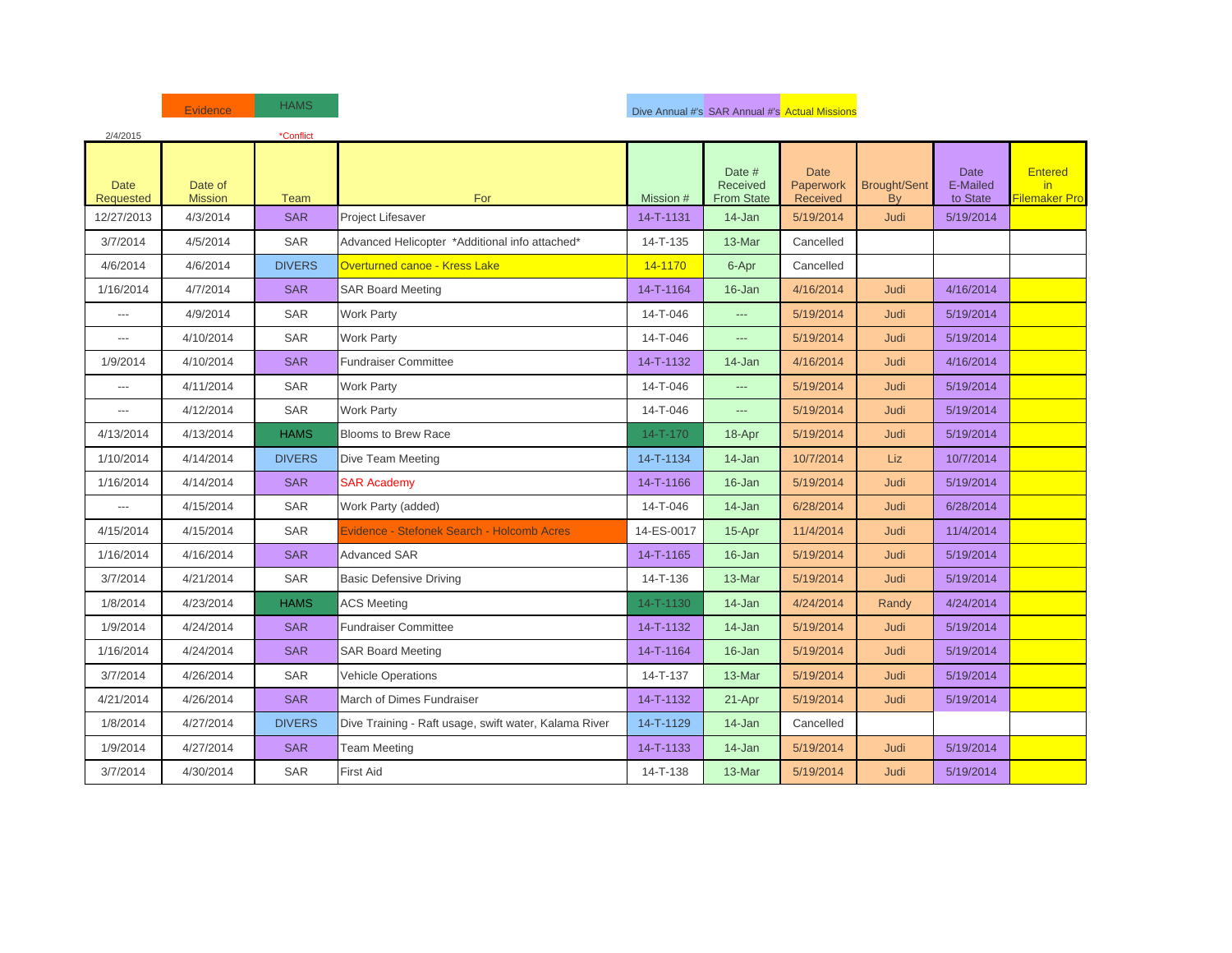| 2/4/2015                        |                           | *Conflict     |                                                           |                |                                         |                                             |                           |                                     |                                        |
|---------------------------------|---------------------------|---------------|-----------------------------------------------------------|----------------|-----------------------------------------|---------------------------------------------|---------------------------|-------------------------------------|----------------------------------------|
| <b>Date</b><br><b>Requested</b> | Date of<br><b>Mission</b> | Team          | For                                                       | Mission #      | Date #<br>Received<br><b>From State</b> | <b>Date</b><br>Paperwork<br><b>Received</b> | <b>Brought/Sent</b><br>By | <b>Date</b><br>E-Mailed<br>to State | <b>Entered</b><br>in.<br>Filemaker Pro |
| 4/21/2014                       | <b>May</b>                | <b>SAR</b>    | Fairground Fundraiser                                     | 14-T-1132      | 21-Apr                                  |                                             |                           |                                     |                                        |
| 12/27/2013                      | 5/1/2014                  | <b>SAR</b>    | Project Lifesaver                                         | 14-T-1131      | 14-Jan                                  | Cancelled                                   |                           |                                     |                                        |
| 1/9/2014                        | 5/8/2014                  | <b>SAR</b>    | <b>Fundraiser Committee</b>                               | 14-T-1132      | 14-Jan                                  | 6/28/2014                                   | Judi                      | 6/28/2014                           |                                        |
| 4/21/2014                       | 5/8/2014                  | <b>SAR</b>    | <b>Wendys Fundraiser</b>                                  | 14-T-1132      | 12-Apr                                  | 8/18/2014                                   | Judi                      | 8/18/2014                           |                                        |
| 1/10/2014                       | 5/12/2014                 | <b>DIVERS</b> | Dive Team Meeting                                         | 14-T-1134      | 14-Jan                                  | 5/12/2014                                   | <b>Liz</b>                | 5/19/2014                           |                                        |
| ---                             | 5/14/2014                 | <b>SAR</b>    | <b>Fundraiser Committee</b>                               | 14-T-1132      | $\overline{a}$                          | 6/9/2014                                    | Judi                      | 6/9/2014                            |                                        |
| ---                             | 5/15/2014                 | <b>SAR</b>    | Post Academy Meeting                                      | 14-T-1166      | $\overline{a}$                          | 6/9/2014                                    | Judi                      | 6/9/2014                            |                                        |
| 1/16/2014                       | 5/15/2014                 | <b>SAR</b>    | <b>Advanced SAR</b>                                       | 14-T-1165      | 16-Jan                                  | Cancelled                                   |                           |                                     |                                        |
| 5/17/2014                       | 5/17/2014                 | SAR           | Skamania - Cadaver search (dog teams)                     | 14-1595        | 12-May                                  | 6/28/2014                                   | Judi                      | 6/28/2014                           |                                        |
| ---                             | 5/17/2014                 | <b>SAR</b>    | Mock Search for all                                       | 14-T-185       | 12-May                                  | 6/9/2014                                    | Judi                      | 6/9/2014                            |                                        |
| ---                             | 5/17/2014                 | <b>DIVERS</b> | <b>Mock Search for all</b>                                | 14-T-185       | 12-May                                  | 5/19/2014                                   | <b>Liz</b>                | 5/19/2014                           |                                        |
| ---                             | 5/17/2014                 | <b>HAMS</b>   | <b>Mock Search for all</b>                                | 14-T-185       | 12-May                                  | 5/23/2014                                   | Randy                     | 5/23/2014                           |                                        |
| 1/8/2014                        | 5/17/2014                 | <b>DIVERS</b> | Dive Training - Raft usage, swift water, Lower Toutle Ryr | $14 - T - 185$ | 12-May                                  | 5/12/2014                                   | Liz                       | 5/19/2014                           |                                        |
| 1/8/2014                        | 5/18/2014                 | <b>DIVERS</b> | Dive Training - Raft usage, swift water, Lower Toutle Rvr | 14-T-1129      | 16-Jan                                  | 5/12/2014                                   | Liz                       | 5/19/2014                           |                                        |
| 1/16/2014                       | 5/19/2014                 | <b>SAR</b>    | <b>SAR Board Meeting</b>                                  | 14-T-1164      | 16-Jan                                  | 6/9/2014                                    | <b>Judi</b>               | 6/9/2014                            |                                        |
| ---                             | 5/20/2014                 | <b>SAR</b>    | Q&A - SAR Potentials                                      | 05202014       | $\overline{a}$                          | 6/9/2014                                    | Judi                      | 6/9/2014                            |                                        |
| ---                             | 5/21/2014                 | <b>SAR</b>    | <b>Advanced SAR Tech</b>                                  | 14-T-1165      | $\overline{a}$                          | 6/9/2014                                    | <b>Judi</b>               | 6/9/2014                            |                                        |
| 1/9/2014                        | 5/22/2014                 | <b>SAR</b>    | <b>Fundraiser Committee</b>                               | 14-T-1132      | 14-Jan                                  | Cancelled                                   |                           |                                     |                                        |
| 1/9/2014                        | 5/25/2014                 | <b>SAR</b>    | <b>Team Meeting</b>                                       | 14-T-1133      | 14-Jan                                  | 6/9/2014                                    | <b>Judi</b>               | 6/9/2014                            |                                        |
| 1/8/2014                        | 5/28/2014                 | <b>HAMS</b>   | <b>ACS Meeting</b>                                        | 14-T-1130      | 14-Jan                                  | 6/9/2014                                    | Randy                     | 6/9/2014                            |                                        |
| 4/25/2014                       | 5/29/2014                 | <b>SAR</b>    | Evidence - Woodland                                       | 14-ES-0024     | 29-May                                  | 6/9/2014                                    | Judi                      | 6/9/2014                            |                                        |
| 4/25/2014                       | 5/31/2014                 | <b>SAR</b>    | <b>Basic Metal Detection *Postponed</b>                   | 14-T-224       | $23$ -May                               | Cancelled                                   |                           |                                     |                                        |
| 4/21/2014                       | June                      | <b>SAR</b>    | Fairground Fundraiser                                     | 14-T-1132      | 21-Apr                                  |                                             |                           |                                     |                                        |
| 1/16/2014                       | 6/2/2014                  | <b>SAR</b>    | <b>SAR Board Meeting</b>                                  | 14-T-1164      | 16-Jan                                  | 6/9/2014                                    | Judi                      | 6/9/2014                            |                                        |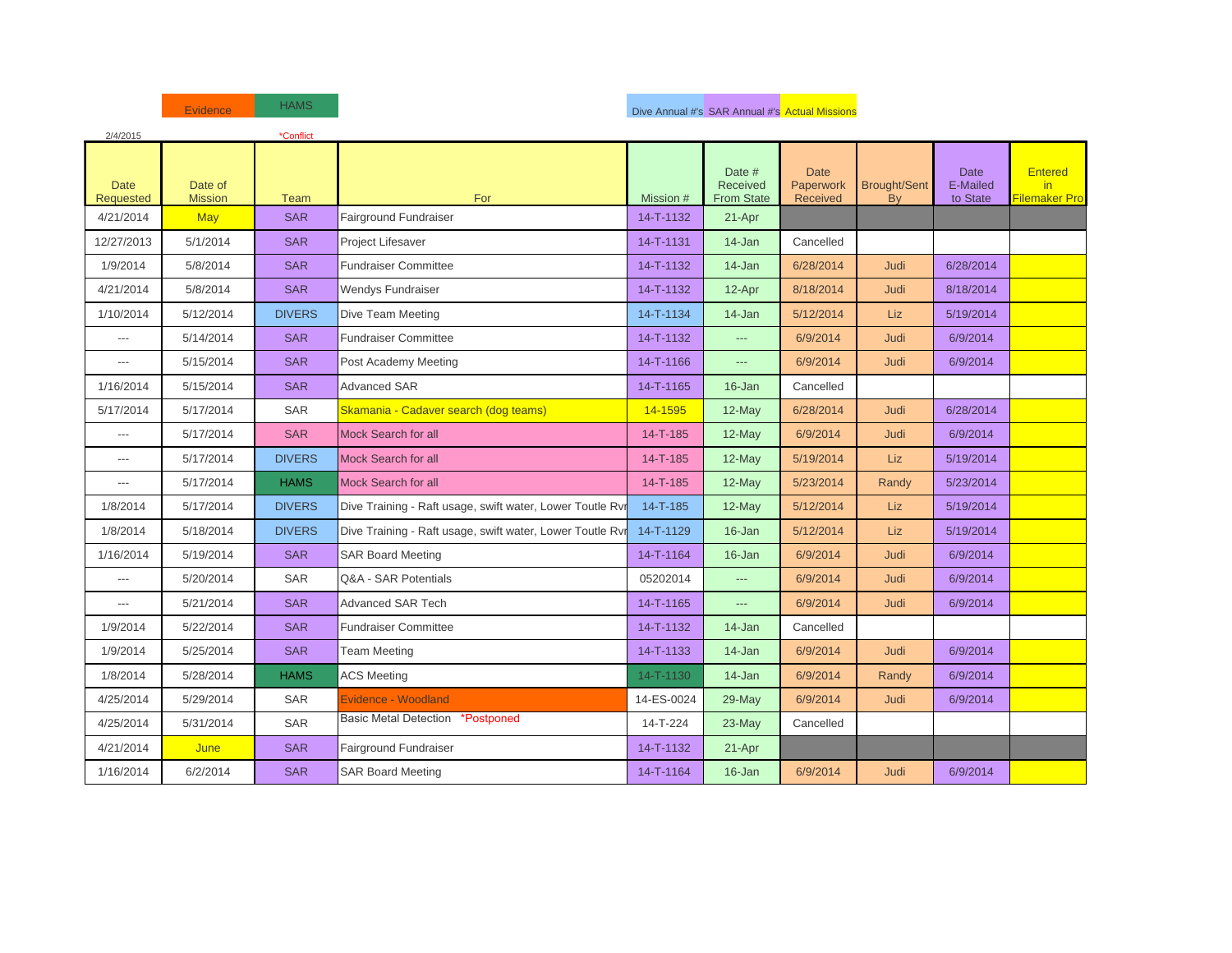| 2/4/2015                 |                           | *Conflict     |                                                           |           |                                         |                                      |                                  |                                     |                                        |
|--------------------------|---------------------------|---------------|-----------------------------------------------------------|-----------|-----------------------------------------|--------------------------------------|----------------------------------|-------------------------------------|----------------------------------------|
| <b>Date</b><br>Requested | Date of<br><b>Mission</b> | <b>Team</b>   | For                                                       | Mission # | Date #<br>Received<br><b>From State</b> | <b>Date</b><br>Paperwork<br>Received | <b>Brought/Sent</b><br><b>Bv</b> | <b>Date</b><br>E-Mailed<br>to State | <b>Entered</b><br>in.<br>Filemaker Pro |
| ---                      | 6/2/2014                  | SAR           | Godfrey Road - missing 55 yo male                         | 14-1956   | 2-Jun                                   | 6/28/2014                            | Judi                             | 6/28/2014                           |                                        |
| 12/27/2013               | 6/5/2014                  | <b>SAR</b>    | Project Lifesaver                                         | 14-T-1131 | 14-Jan                                  | Cancelled                            |                                  |                                     |                                        |
| 4/25/2014                | 6/7/2014                  | <b>SAR</b>    | Mapping Class *Postponed from 5/4*                        | 14-T-223  | 23-May                                  | 6/28/2014                            | <b>Judi</b>                      | 6/28/2014                           |                                        |
| 1/10/2014                | 6/9/2014                  | <b>DIVERS</b> | Dive Team Meeting                                         | 14-T-1134 | 14-Jan                                  | 6/13/2014                            | <b>Liz</b>                       | 6/13/2014                           |                                        |
| ---                      | 6/11/2014                 | <b>SAR</b>    | <b>Fundraiser Committee</b>                               | 14-T-1132 | 14-Jan                                  | 8/18/2014                            | Judi                             | 8/18/2014                           |                                        |
| 1/9/2014                 | 6/12/2014                 | <b>SAR</b>    | <b>Fundraiser Committee</b>                               | 14-T-1132 | 14-Jan                                  | 6/28/2014                            | Judi                             | 6/28/2014                           |                                        |
| $---$                    | 6/12/2014                 | <b>SAR</b>    | <b>Gear &amp; Equipment Training</b>                      | 14-T-047  | $\overline{\phantom{a}}$                | 6/28/2014                            | <b>Judi</b>                      | 6/28/2014                           |                                        |
| ---                      | 6/13/2014                 | <b>DIVERS</b> | <b>Willow Grove - Vehicle Stuck</b>                       | 14-2144   | 13-Jun                                  | Cancelled                            |                                  |                                     |                                        |
| ---                      | 6/14/2014                 | SAR           | <b>Hoffstadt Base Jumper</b>                              | 14-2146   | 14-Jun                                  | 6/28/2014                            | Judi                             | 6/28/2014                           |                                        |
| 1/16/2014                | 6/16/2014                 | <b>SAR</b>    | <b>SAR Board Meeting</b>                                  | 14-T-1164 | 16-Jan                                  | 6/28/2014                            | <b>Judi</b>                      | 6/28/2014                           |                                        |
| ---                      | 6/17/2014                 | SAR           | Work Party (added)                                        | 14-T-046  | 14-Jan                                  | 8/18/2014                            | Judi                             | 8/18/2014                           |                                        |
| 1/16/2014                | 6/19/2014                 | <b>SAR</b>    | <b>Advanced SAR</b>                                       | 14-T-1165 | 16-Jan                                  | Cancelled                            |                                  |                                     |                                        |
| ---                      | 6/22/2014                 | SAR           | Work Party (added)                                        | 14-T-046  | $14 - Jan$                              | 8/18/2014                            | <b>Judi</b>                      | 8/18/2014                           |                                        |
| ---                      | 6/22/2014                 | <b>SAR</b>    | <b>SAR Board Meeting</b>                                  | 14-T-1164 | $16 - Jan$                              | 8/18/2014                            | <b>Judi</b>                      | 8/18/2014                           |                                        |
| 1/8/2014                 | 6/22/2014                 | <b>DIVERS</b> | Dive Training - Raft usage, swift water, Upper Toutle Rvi | 14-T-1129 | 14-Jan                                  | Cancelled                            |                                  |                                     |                                        |
| 1/9/2014                 | 6/22/2014                 | <b>SAR</b>    | <b>Team Meeting</b>                                       | 14-T-1133 | 14-Jan                                  | 8/18/2014                            | Judi                             | 8/18/2014                           |                                        |
| 1/8/2014                 | 6/25/2014                 | <b>HAMS</b>   | <b>ACS Meeting</b>                                        | 14-T-1130 | 14-Jan                                  | 7/1/2014                             | Randy                            | 8/7/2014                            |                                        |
| 1/9/2014                 | 6/26/2014                 | <b>SAR</b>    | <b>Fundraiser Committee</b>                               | 14-T-1132 | 14-Jan                                  | 8/18/2014                            | Judi                             | 8/18/2014                           |                                        |
| 2/24/2014                | 6/28/2014                 | SAR           | <b>Tracking Training</b>                                  | 14-T-1209 | 28-Feb                                  | 8/18/2014                            | Judi                             | 8/18/2014                           |                                        |
| ---                      | 6/28-29/2014              | <b>HAMS</b>   | Field Day                                                 | 14-T-1073 | $\overline{\phantom{a}}$                | 7/1/2014                             | Randy                            | 8/7/2014                            |                                        |
| ---                      | 7/1/2014                  | <b>DIVERS</b> | <b>Lewis River Drowning - handled by Clark</b>            | 14-2393   | $1 -$ Jul                               | 10/8/2014                            | Liz                              | 10/8/2014                           |                                        |
| $---$                    | 7/1/2014                  | <b>DIVERS</b> | Female Intertuber - Kalama                                | 14-2396   | $1-Jul$                                 | 10/7/2014                            | <b>Liz</b>                       | 10/7/2014                           |                                        |
|                          | 7/4/2014                  | SAR           | PR - Ryderwood Parade                                     | 07042014  | ---                                     | 8/18/2014                            | Judi                             | <b>---</b>                          |                                        |
| ---                      | 7/6/2014                  | <b>DIVERS</b> | Drowning - Yale Lake (Clark)                              | 14-2480   | 6-Jul                                   | 10/8/2014                            | Liz                              | 10/8/2014                           |                                        |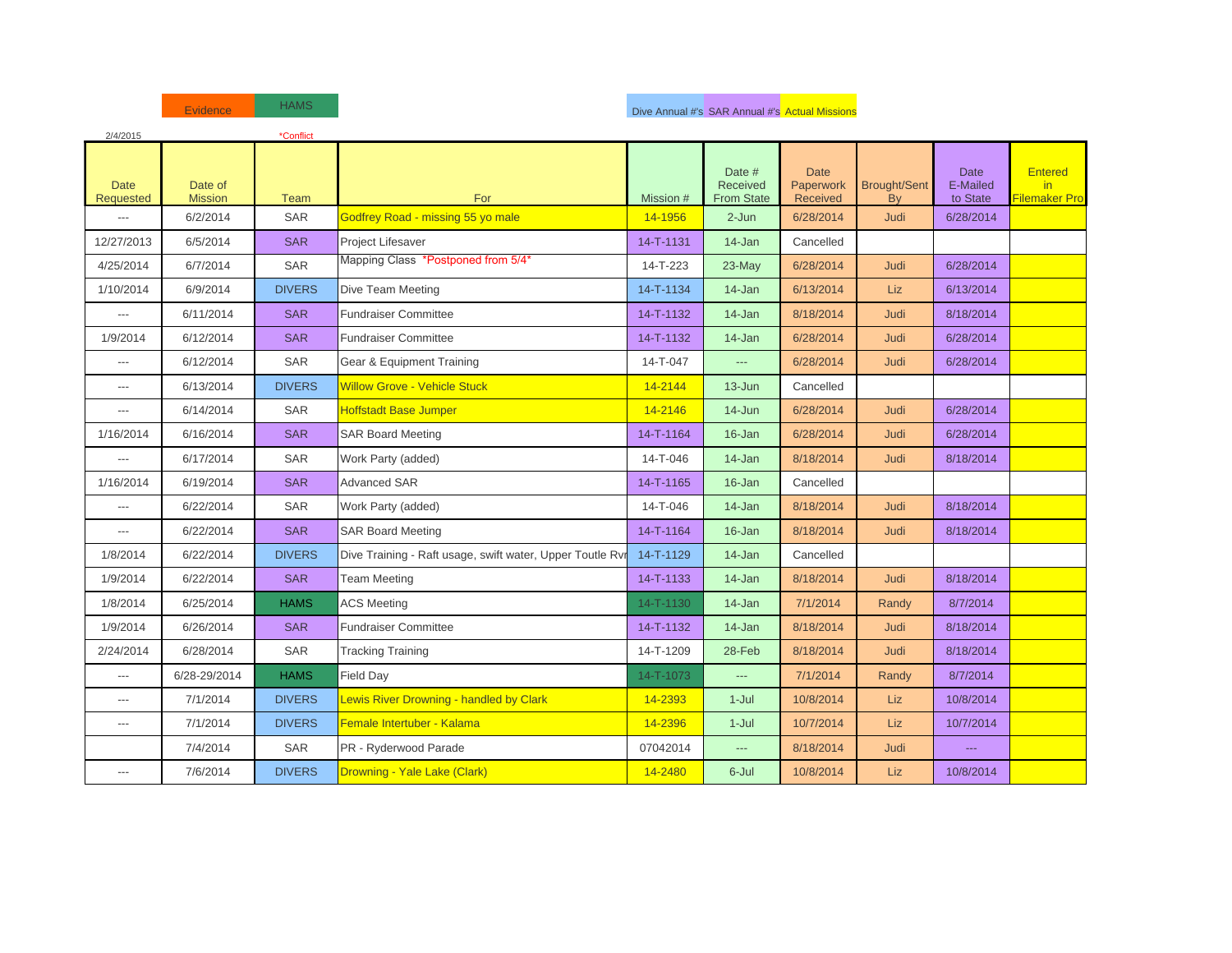| 2/4/2015                        |                           | *Conflict     |                                                   |           |                                         |                                      |                           |                                     |                                        |
|---------------------------------|---------------------------|---------------|---------------------------------------------------|-----------|-----------------------------------------|--------------------------------------|---------------------------|-------------------------------------|----------------------------------------|
| <b>Date</b><br><b>Requested</b> | Date of<br><b>Mission</b> | Team          | For                                               | Mission # | Date #<br>Received<br><b>From State</b> | <b>Date</b><br>Paperwork<br>Received | <b>Brought/Sent</b><br>By | <b>Date</b><br>E-Mailed<br>to State | <b>Entered</b><br>in.<br>Filemaker Pro |
| $\overline{a}$                  | 7/8/2014                  | <b>SAR</b>    | Work Party (added)                                | 14-T-046  | 14-Jan                                  | 8/18/2014                            | <b>Judi</b>               | 8/18/2014                           |                                        |
| 1/10/2014                       | 7/9/2014                  | <b>DIVERS</b> | Dive Team Meeting                                 | 14-T-1134 | 14-Jan                                  | 7/21/2014                            | <b>Liz</b>                | 7/21/2014                           |                                        |
| 12/27/2013                      | 7/10/2014                 | <b>SAR</b>    | Project Lifesaver                                 | 14-T-1131 | 14-Jan                                  | Cancelled                            |                           |                                     |                                        |
| 1/9/2014                        | 7/10/2014                 | <b>SAR</b>    | <b>Fundraiser Committee</b>                       | 14-T-1132 | 14-Jan                                  | Cancelled                            |                           |                                     |                                        |
| $\overline{a}$                  | 7/11/2014                 | <b>SAR</b>    | Work Party (added)                                | 14-T-046  | $14 - Jan$                              | 8/18/2014                            | Judi                      | 8/18/2014                           |                                        |
| ---                             | 7/12/2014                 | SAR           | Work Party (added)                                | 14-T-046  | 14-Jan                                  | 8/18/2014                            | Judi                      | 8/18/2014                           |                                        |
| 1/16/2014                       | 7/16/2014                 | <b>SAR</b>    | <b>Advanced SAR</b>                               | 14-T-1165 | 16-Jan                                  | 8/18/2014                            | Judi                      | 8/18/2014                           |                                        |
| 6/10/2014                       | 7/19/2014                 | <b>SAR</b>    | PR - Mother/Son Event                             | 14-T-265  | $13 - Jun$                              | Cancelled                            |                           |                                     |                                        |
| ---                             | 7/20/2014                 | <b>SAR</b>    | 18 yo male running along slough in Longview       | 14-2714   | $20 -$ Jul                              | 10/8/2014                            | <b>Judi</b>               | 10/8/2014                           |                                        |
| $---$                           | 7/20/2014                 | <b>DIVERS</b> | 18 yo male running along slough in Longview       | 14-2714   | $20 -$ Jul                              | 10/16/2014                           | <b>Liz</b>                | 10/16/2014                          |                                        |
| ---                             | 7/20/2014                 | <b>DIVERS</b> | <b>Body in Columbia</b>                           | 14-2723   | $20 -$ Jul                              | Cancelled                            |                           |                                     |                                        |
| 1/16/2014                       | 7/21/2014                 | <b>SAR</b>    | <b>SAR Board Meeting</b>                          | 14-T-1164 | 16-Jan                                  | 8/18/2014                            | Judi                      | 8/18/2014                           |                                        |
| 1/8/2014                        | 7/23/2014                 | <b>HAMS</b>   | <b>ACS Meeting</b>                                | 14-T-1130 | 14-Jan                                  | 7/28/2014                            | Randy                     | 8/7/2014                            |                                        |
| 4/21/2014                       | 7/23/2014                 | <b>SAR</b>    | Fairground Fundraiser                             | 14-T-1132 | 21-Apr                                  | 8/18/2014                            | Judi                      | 8/18/2014                           |                                        |
| 4/21/2014                       | 7/24-25/2014              | <b>SAR</b>    | Fairground Fundraiser                             | 14-T-1132 | 21-Apr                                  | 8/18/2014                            | Judi                      | 8/18/2014                           |                                        |
| 4/21/2014                       | 7/25-27/2014              | <b>SAR</b>    | Fairground Fundraiser                             | 14-T-1132 | 21-Apr                                  | 8/18/2014                            | Judi                      | 8/18/2014                           |                                        |
| 4/21/2014                       | 7/26-27/2014              | <b>SAR</b>    | Fairground Fundraiser                             | 14-T-1132 | 21-Apr                                  | 8/18/2014                            | <b>Judi</b>               | 8/18/2014                           |                                        |
| 1/9/2014                        | 7/27/2014                 | <b>SAR</b>    | Team Meeting                                      | 14-T-1133 | 14-Jan                                  | 8/18/2014                            | <b>Judi</b>               | 8/18/2014                           |                                        |
| 1/8/2014                        | 7/28/2014                 | <b>DIVERS</b> | Dive Training - Jon boat, raft usage, Cowlitz Rvr | 14-T-1129 | 14-Jan                                  | 7/29/2014                            | Liz                       | 8/7/2014                            |                                        |
| 4/21/2014                       | <b>August</b>             | <b>SAR</b>    | Fairground Fundraiser                             | 14-T-1132 | 21-Apr                                  |                                      |                           |                                     |                                        |
| ---                             | 8/2/2014                  | <b>DIVERS</b> | <b>Stuck in Sand Knee Deep - Toutle River</b>     | 14-2930   | 2-Aug                                   | 8/7/2014                             | <b>Liz</b>                | 8/7/2014                            |                                        |
| ---                             | 8/3/2014                  | <b>DIVERS</b> | <b>Unoccupied Boat, Deceased, Silver Lake</b>     | 14-2958   | 3-Aug                                   | 8/7/2014                             | Liz                       | 8/7/2014                            |                                        |
| ---                             | 8/3/2014                  | <b>DIVERS</b> | <b>Two Rafters Stuck in Lewis River</b>           | 14-2963   | 3-Aug                                   | 8/7/2014                             | Liz                       | 8/7/2014                            |                                        |
| 12/27/2013                      | 8/7/2014                  | <b>SAR</b>    | Project Lifesaver                                 | 14-T-1131 | 14-Jan                                  | Cancelled                            |                           |                                     |                                        |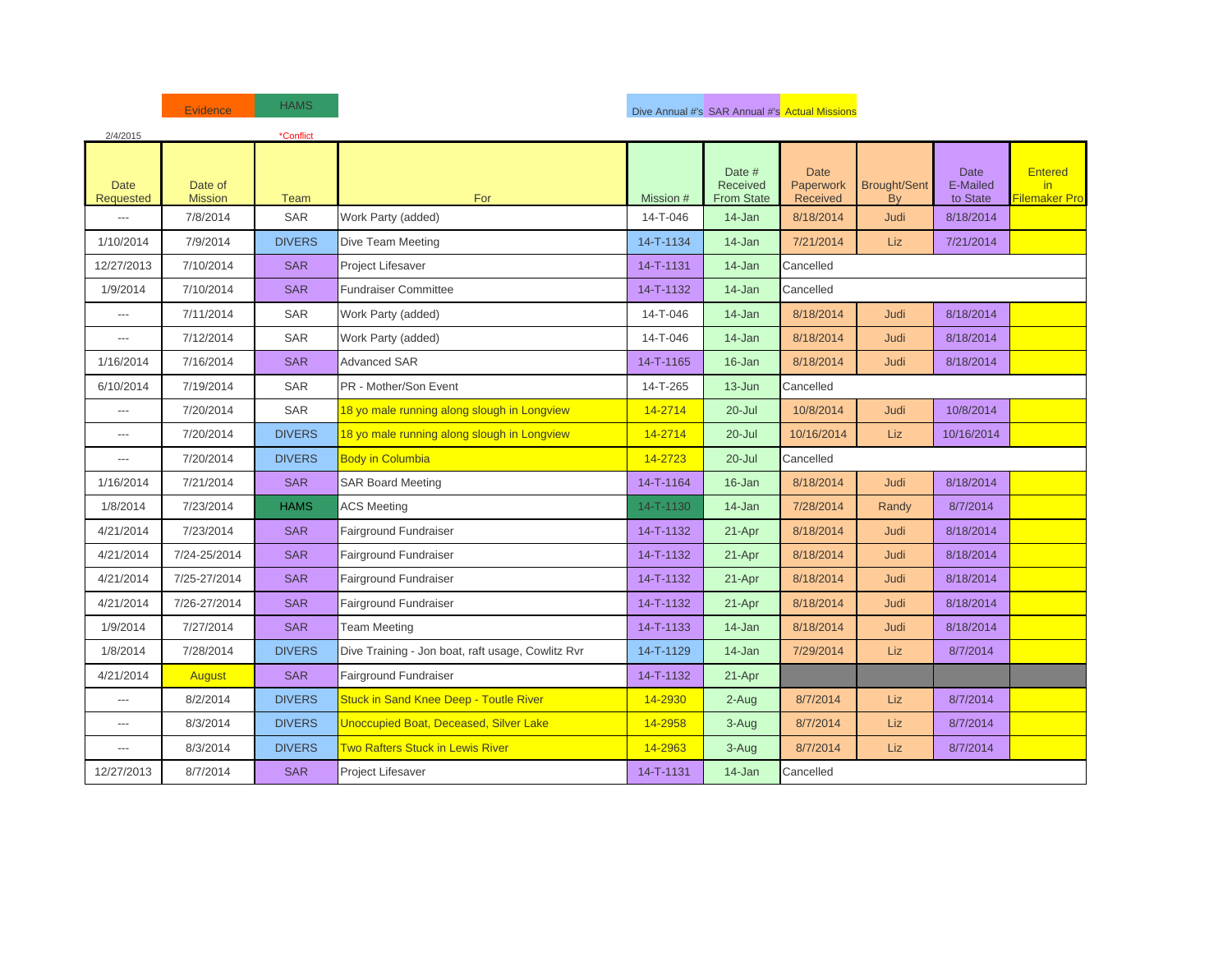| 2/4/2015                        |                           | *Conflict     |                                                      |           |                                         |                                      |                                  |                                     |                                        |
|---------------------------------|---------------------------|---------------|------------------------------------------------------|-----------|-----------------------------------------|--------------------------------------|----------------------------------|-------------------------------------|----------------------------------------|
| <b>Date</b><br><b>Requested</b> | Date of<br><b>Mission</b> | <b>Team</b>   | For                                                  | Mission # | Date #<br>Received<br><b>From State</b> | <b>Date</b><br>Paperwork<br>Received | <b>Brought/Sent</b><br><b>Bv</b> | <b>Date</b><br>E-Mailed<br>to State | <b>Entered</b><br>in.<br>Filemaker Pro |
|                                 | 8/9-10/2014               | SAR           | PR - Relay for Life                                  | 08092014  |                                         | 8/18/2014                            | Judi                             | $\scriptstyle\cdots$                |                                        |
| $\overline{a}$                  | 8/10-11/2014              | <b>SAR</b>    | <b>Injured Hiker - Castle Lake</b>                   | 14-3084   | 10-Aug                                  | 8/18/2014                            | Judi                             | 8/18/2014                           |                                        |
| 1/10/2014                       | 8/11/2014                 | <b>DIVERS</b> | Dive Team Meeting                                    | 14-T-1134 | 14-Jan                                  | 8/18/2014                            | <b>Liz</b>                       | 8/18/2014                           |                                        |
| 1/9/2014                        | 8/13/2014                 | <b>SAR</b>    | <b>Fundraiser Committee</b>                          | 14-T-1132 | 14-Jan                                  | 8/18/2014                            | Judi                             | 8/18/2014                           |                                        |
| $\overline{a}$                  | 8/14/2014                 | <b>SAR</b>    | Work Party                                           | 14-T-046  | $\overline{a}$                          | 10/8/2014                            | Judi                             | 10/8/2014                           |                                        |
| 3/3/2014                        | 8/15-16/2014              | <b>SAR</b>    | PR - Toutle Rest Stop                                | 14-T-1215 | 6-Mar                                   | 10/8/2014                            | Judi                             | 10/8/2014                           |                                        |
| $\overline{a}$                  | 8/19/2014                 | SAR           | <b>Bloodborne Pathogens Class</b>                    | 14-T-106  | $\overline{a}$                          | 10/8/2014                            | Judi                             | 10/8/2014                           |                                        |
| 1/16/2014                       | 8/21/2014                 | <b>SAR</b>    | <b>SAR Board Meeting</b>                             | 14-T-1164 | 16-Jan                                  | 10/8/2014                            | Judi                             | 10/8/2014                           |                                        |
| 1/16/2014                       | 8/21/2014                 | <b>SAR</b>    | <b>Advanced SAR</b>                                  | 14-T-1165 | 16-Jan                                  | 11/4/2014                            | Judi                             | 11/4/2014                           |                                        |
| $---$                           | 8/23/2014                 | <b>DIVERS</b> | 22 yo drowning - Beaver Bay                          | 14-3280   | 23-Aug                                  | 8/25/2014                            | <b>Liz</b>                       | 8/27/2014                           |                                        |
| $\overline{a}$                  | 8/23/2014                 | <b>SAR</b>    | <b>Work Party</b>                                    | 14-T-046  |                                         | 10/8/2014                            | Judi                             | 10/8/2014                           |                                        |
| $\overline{\phantom{a}}$        | 8/24/2014                 | <b>SAR</b>    | <b>Work Party</b>                                    | 14-T-046  | $---$                                   | 10/8/2014                            | Judi                             | 10/8/2014                           |                                        |
| $---$                           | 8/24/2014                 | <b>DIVERS</b> | Missing 4 yo Cresap Bay - Cancelled                  | 14-3296   | $14 - Aug$                              | 8/25/2014                            | <b>Liz</b>                       | 8/27/2014                           |                                        |
| 1/9/2014                        | 8/24/2014                 | <b>SAR</b>    | <b>Team Meeting</b>                                  | 14-T-1133 | 14-Jan                                  | 10/8/2014                            | Judi                             | 10/8/2014                           |                                        |
| $\overline{a}$                  | 8/25/2014                 | <b>SAR</b>    | <b>Work Party</b>                                    | 14-T-046  |                                         | 10/8/2014                            | Judi                             | 10/8/2014                           |                                        |
| $\overline{\phantom{a}}$        | 8/26/2014                 | <b>SAR</b>    | <b>GPS Training</b>                                  | 08262014  | $\overline{a}$                          | 10/8/2014                            | Judi                             | 10/8/2014                           |                                        |
| 1/8/2014                        | 8/27/2014                 | <b>HAMS</b>   | <b>ACS Meeting</b>                                   | 14-T-1130 | 14-Jan                                  | 9/3/2014                             | Randy                            | 9/4/2014                            |                                        |
| 1/9/2014                        | 8/28/2014                 | <b>SAR</b>    | <b>Fundraiser Committee</b>                          | 14-T-1132 | 14-Jan                                  | 10/8/2014                            | Judi                             | 10/8/2014                           |                                        |
| $\hspace{0.05cm} \ldots$        | 8/28/2014                 | SAR           | <b>First Aid</b>                                     | 14-T-138  | ---                                     | 10/8/2014                            | Judi                             | 10/8/2014                           |                                        |
| 1/8/2014                        | 8/31/2014                 | <b>DIVERS</b> | Dive Trng - Rope & dive rescue, Lewis Rvr w/Skamania | 14-T-1129 | 14-Jan                                  | Cancelled                            |                                  |                                     |                                        |
| 12/27/2013                      | 9/4/2014                  | <b>SAR</b>    | Project Lifesaver                                    | 14-T-1131 | 14-Jan                                  | Cancelled                            |                                  |                                     |                                        |
| $\overline{a}$                  | 9/5/2014                  | <b>SAR</b>    | Interviews                                           | 09052014  |                                         | 10/8/2014                            | Judi                             | 10/8/2014                           |                                        |
| 1/10/2014                       | 9/8/2014                  | <b>DIVERS</b> | Dive Team Meeting                                    | 14-T-1134 | 14-Jan                                  | 10/7/2014                            | Liz                              | 10/7/2014                           |                                        |
| 1/9/2014                        | 9/11/2014                 | <b>SAR</b>    | <b>Fundraiser Committee</b>                          | 14-T-1132 | 14-Jan                                  | 10/8/2014                            | Judi                             | 10/8/2014                           |                                        |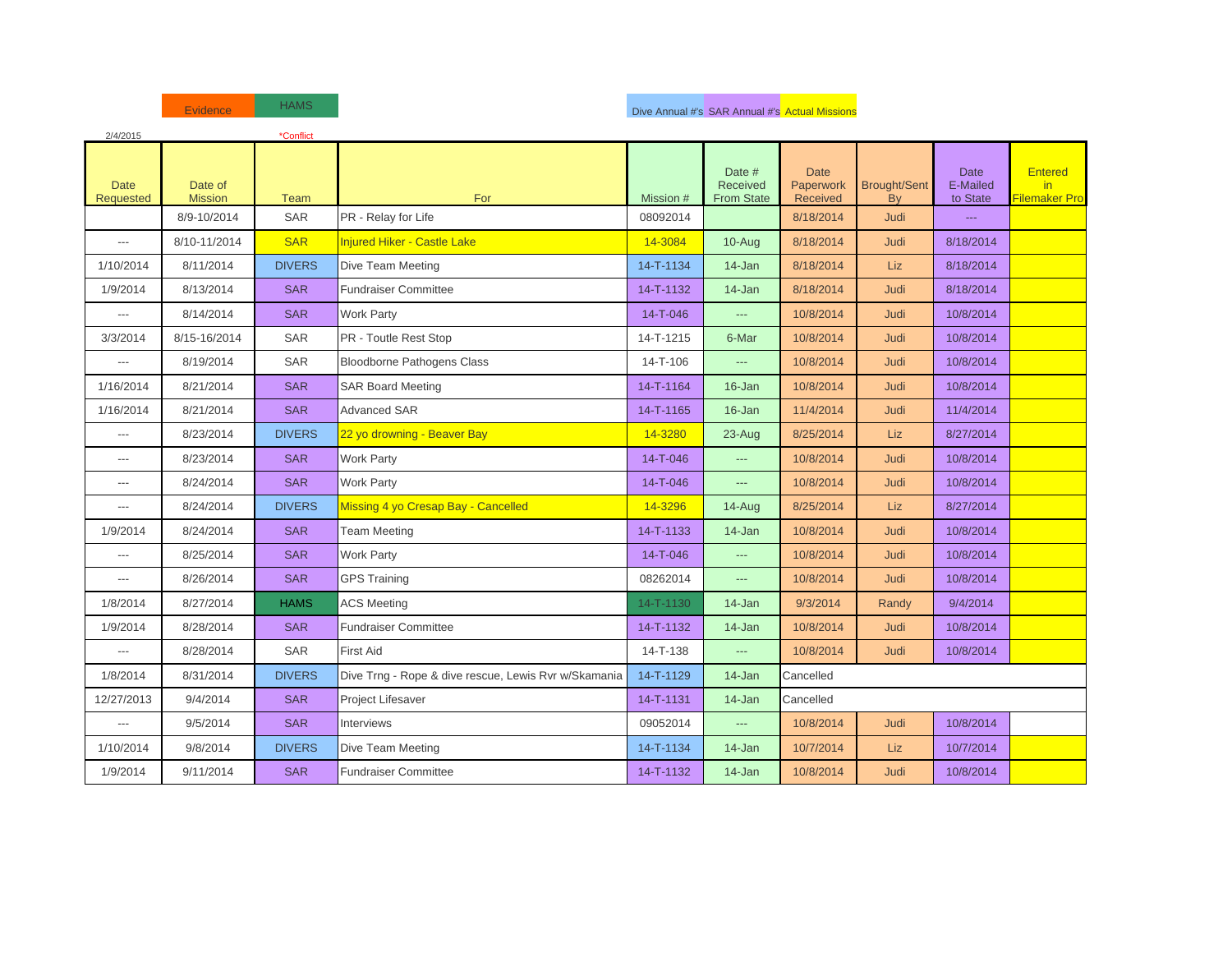| 2/4/2015                        |                           | *Conflict     |                                                     |           |                                         |                                      |                           |                                     |                                        |
|---------------------------------|---------------------------|---------------|-----------------------------------------------------|-----------|-----------------------------------------|--------------------------------------|---------------------------|-------------------------------------|----------------------------------------|
| <b>Date</b><br><b>Requested</b> | Date of<br><b>Mission</b> | <b>Team</b>   | For                                                 | Mission # | Date #<br>Received<br><b>From State</b> | <b>Date</b><br>Paperwork<br>Received | <b>Brought/Sent</b><br>By | <b>Date</b><br>E-Mailed<br>to State | <b>Entered</b><br>in.<br>Filemaker Pro |
| $\overline{a}$                  | 9/12/2014                 | <b>DIVERS</b> | <b>Raft floating down Lewis River</b>               | 14-3579   | 12-Sep                                  | 10/22/2014                           | <b>Liz</b>                | 10/22/2014                          |                                        |
| 1/9/2014                        | 9/13/2014                 | <b>SAR</b>    | <b>Fundraiser Committee</b>                         | 14-T-1132 | $14$ -Jan                               | 10/8/2014                            | Judi                      | 10/8/2014                           |                                        |
| $\overline{a}$                  | 9/13/2014                 | <b>SAR</b>    | Skamania - Spelunker remains (2013 reopen)          | 13-3676   |                                         | 10/8/2014                            | <b>Judi</b>               | 10/8/2014                           |                                        |
| $\overline{\phantom{a}}$        | 9/13/2014                 | <b>HAMS</b>   | Tour de Blast                                       | 14-T-409  | ---                                     | 9/17/2014                            | Randy                     | 10/6/2014                           |                                        |
| 1/8/2014                        | 9/14/2014                 | <b>DIVERS</b> | Dive Training - Boat based recovery, Horseshoe Lake | 14-T-1129 | 14-Jan                                  | 9/16/2014                            | <b>Liz</b>                | 10/7/2014                           |                                        |
| 1/16/2014                       | 9/17/2014                 | <b>SAR</b>    | <b>Advanced SAR</b>                                 | 14-T-1165 | 16-Jan                                  | 10/8/2014                            | Judi                      | 10/8/2014                           |                                        |
| 2/24/2014                       | 9/20/2014                 | <b>SAR</b>    | <b>Tracking Training</b>                            | 14-T-1209 | 28-Feb                                  | 10/8/2014                            | <b>Judi</b>               | 10/8/2014                           |                                        |
| 1/16/2014                       | 9/22/2014                 | <b>SAR</b>    | <b>SAR Board Meeting</b>                            | 14-T-1164 | 16-Jan                                  | 10/8/2014                            | Judi                      | 10/8/2014                           |                                        |
| $\overline{a}$                  | 9/22/2014                 | SAR           | <b>Bloodborne Pathogens Class</b>                   | 14-T-106  | ---                                     | 10/8/2014                            | Judi                      | 10/8/2014                           |                                        |
| 1/8/2014                        | 9/24/2014                 | <b>HAMS</b>   | <b>ACS Meeting</b>                                  | 14-T-1130 | 14-Jan                                  | 9/26/2014                            | Randy                     | 10/6/2014                           |                                        |
| 1/9/2014                        | 9/25/2014                 | <b>SAR</b>    | <b>Fundraiser Committee</b>                         | 14-T-1132 | 14-Jan                                  | 10/8/2014                            | Judi                      | 10/8/2014                           |                                        |
| 7/30/2014                       | 9/27/2014                 | SAR           | Off Road Driving Skills                             | 14-T-350  | 7-Aug                                   | 10/8/2014                            | Judi                      | 10/8/2014                           |                                        |
| 7/30/2014                       | 9/28/2014                 | <b>SAR</b>    | <b>Base Camp Mobilization</b>                       | 14-T-351  | 7-Aug                                   | Cancelled                            |                           |                                     |                                        |
| 1/9/2014                        | 9/28/2014                 | <b>SAR</b>    | <b>Team Meeting</b>                                 | 14-T-1133 | $14 - Jan$                              | 10/8/2014                            | <b>Judi</b>               | 10/8/2014                           |                                        |
| 12/27/2013                      | 10/2/2014                 | <b>SAR</b>    | Project Lifesaver                                   | 14-T-1131 | 14-Jan                                  | Cancelled                            |                           |                                     |                                        |
| $\overline{a}$                  | 10/2/2014                 | <b>SAR</b>    | <b>New Member Orientation</b>                       | 14-T-047  | $\overline{a}$                          | 11/4/2014                            | Judi                      | 11/4/2014                           |                                        |
| $\overline{\phantom{a}}$        | 10/7/2014                 | <b>SAR</b>    | <b>Board Meeting</b>                                | 14-T-1164 | ---                                     | 11/4/2014                            | <b>Judi</b>               | 11/4/2014                           |                                        |
| 1/9/2014                        | 10/8/2014                 | <b>SAR</b>    | <b>Fundraiser Committee</b>                         | 14-T-1132 | 14-Jan                                  | 12/31/2014                           | Judi                      | 12/31/2014                          |                                        |
| $---$                           | 10/9/2014                 | <b>DIVERS</b> | Two fisherman capsized in Cowlitz                   | 14-3976   | 9-Oct                                   | 10/16/2014                           | <b>Liz</b>                | 10/16/2014                          |                                        |
| $\qquad \qquad \cdots$          | 10/11/2014                | <b>SAR</b>    | PR - Longview Safety Fair                           | 14-T-1215 | $---$                                   | 11/4/2014                            | Judi                      | 11/4/2014                           |                                        |
| $\overline{a}$                  | 10/13/2014                | <b>SAR</b>    | Lost hunter - Abernathy                             | 14-4012   | 13-Oct                                  | 11/4/2014                            | Judi                      | 11/4/2014                           |                                        |
| 1/10/2014                       | 10/13/2014                | <b>DIVERS</b> | Dive Team Meeting                                   | 14-T-1134 | $14$ -Jan                               | 10/16/2014                           | <b>Liz</b>                | 10/16/2014                          |                                        |
| 1/16/2014                       | 10/15/2014                | <b>SAR</b>    | Advanced SAR                                        | 14-T-1165 | 16-Jan                                  | 11/4/2014                            | Judi                      | 11/4/2014                           |                                        |
|                                 | 10/16/2014                | <b>SAR</b>    | <b>Work Party</b>                                   | 14-T-046  |                                         | 11/4/2014                            | Judi                      | 11/4/2014                           |                                        |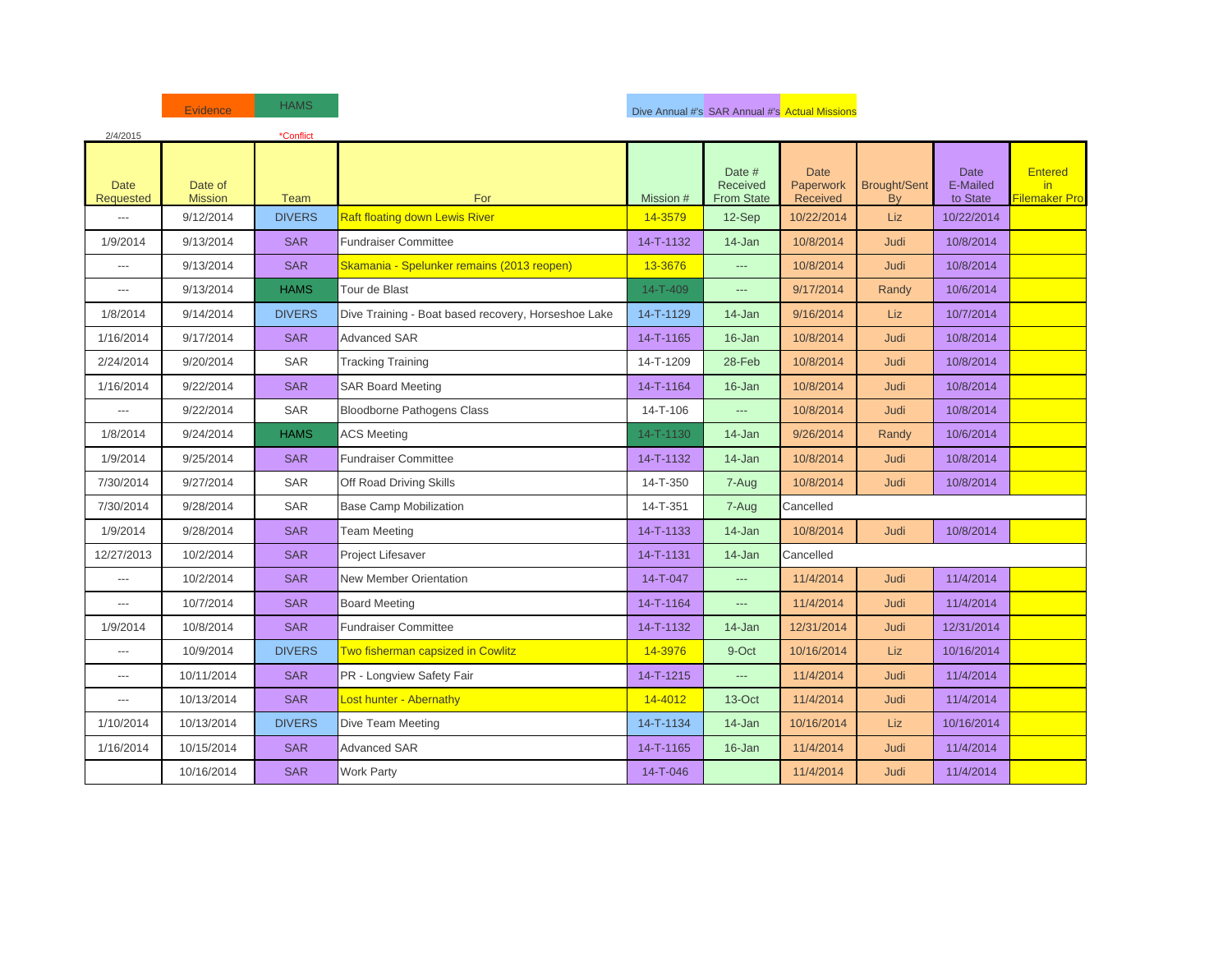| 2/4/2015                        |                           | *Conflict     |                                                         |           |                                                |                                      |                           |                                     |                                        |
|---------------------------------|---------------------------|---------------|---------------------------------------------------------|-----------|------------------------------------------------|--------------------------------------|---------------------------|-------------------------------------|----------------------------------------|
| <b>Date</b><br><b>Requested</b> | Date of<br><b>Mission</b> | Team          | For                                                     | Mission # | Date #<br><b>Received</b><br><b>From State</b> | <b>Date</b><br>Paperwork<br>Received | <b>Brought/Sent</b><br>By | <b>Date</b><br>E-Mailed<br>to State | <b>Entered</b><br>in.<br>Filemaker Pro |
| $\overline{a}$                  | 10/18/2014                | <b>SAR</b>    | PR - Home Depot Safety Fair                             | 14-T-1215 | ---                                            | 11/4/2014                            | <b>Judi</b>               | 11/4/2014                           |                                        |
| 1/8/2014                        | 10/19/2014                | <b>DIVERS</b> | Dive Training - Rope usage, gear inspection             | 14-T-1129 | 14-Jan                                         | 10/22/2014                           | <b>Liz</b>                | 10/22/2014                          |                                        |
| 1/16/2014                       | 10/22/2014                | <b>SAR</b>    | <b>SAR Board Meeting</b>                                | 14-T-1164 | 16-Jan                                         | 11/4/2014                            | Judi                      | 11/4/2014                           |                                        |
| 1/8/2014                        | 10/22/2014                | <b>HAMS</b>   | <b>ACS Meeting</b>                                      | 14-T-1130 | $14$ -Jan                                      | 10/28/2014                           | Randy                     | 10/29/2014                          |                                        |
| 1/9/2014                        | 10/22/2014                | <b>SAR</b>    | <b>Fundraiser Committee</b>                             | 14-T-1132 | 14-Jan                                         | 11/4/2014                            | Judi                      | 11/4/2014                           |                                        |
|                                 | 10/23/2014                | <b>HAMS</b>   | <b>Tornado</b>                                          | 14-4123   | 23-Oct                                         | 10/28/2014                           | Randy                     | 10/28/2014                          |                                        |
| 1/9/2014                        | 10/26/2014                | <b>SAR</b>    | Team Meeting                                            | 14-T-1133 | $14$ -Jan                                      | 11/4/2014                            | Judi                      | 11/4/2014                           |                                        |
|                                 | 10/29/2014                | <b>SAR</b>    | <b>Interviews</b>                                       | 10292014  |                                                | 11/4/2014                            | Judi                      | 11/4/2014                           |                                        |
| $\cdots$                        | 11/3/2014                 | <b>SAR</b>    | Elk Rock - hunter stuck on cliff                        | 14-4322   | 2-Nov                                          | 12/2/2014                            | <b>Judi</b>               | 12/2/2014                           |                                        |
| $---$                           | 11/3/2014                 | <b>SAR</b>    | Lost hunter - Kalama Horse Camp                         | 14-4330   | 3-Nov                                          | 12/2/2014                            | Judi                      | 12/2/2014                           |                                        |
| 1/9/2014                        | 11/6/2014                 | <b>SAR</b>    | <b>Fundraiser Committee</b>                             | 14-T-1132 | 14-Jan                                         | 12/2/2014                            | Judi                      | 12/2/2014                           |                                        |
| 1/9/2014                        | 11/8/2014                 | <b>SAR</b>    | Fundraiser Red Lion Bazaar                              | 14-T-1132 | 14-Jan                                         | 12/2/2014                            | Judi                      | 12/2/2014                           |                                        |
| 1/8/2014                        | 11/12/2014                | <b>HAMS</b>   | <b>ACS Meeting</b>                                      | 14-T-1130 | $14$ -Jan                                      | Cancelled                            |                           |                                     |                                        |
| $\overline{\phantom{a}}$        | 11/14/2014                | <b>DIVERS</b> | Kalama Marina fall from dock                            | 14-4502   | 14-Nov                                         | 11/18/2014                           | <b>Liz</b>                | 11/18/2014                          |                                        |
| 1/10/2014                       | 11/17/2014                | <b>DIVERS</b> | Dive Team Meeting                                       | 14-T-1134 | $14$ -Jan                                      | 11/18/2014                           | Liz                       | 11/18/2014                          |                                        |
| 1/16/2014                       | 11/17/2014                | <b>SAR</b>    | <b>SAR Board Meeting</b>                                | 14-T-1164 | 16-Jan                                         | 12/2/2014                            | Judi                      | 12/2/2014                           |                                        |
| 1/16/2014                       | 11/19/2014                | <b>SAR</b>    | <b>Advanced SAR</b>                                     | 14-T-1165 | 16-Jan                                         | 12/2/2014                            | <b>Judi</b>               | 12/2/2014                           |                                        |
| 1/9/2014                        | 11/22/2014                | <b>SAR</b>    | <b>Fundraiser Committee</b>                             | 14-T-1132 | $14 - Jan$                                     | 12/31/2014                           | <b>Judi</b>               | 12/31/2014                          |                                        |
| 1/8/2014                        | 11/23/2014                | <b>DIVERS</b> | Dive Training - Basic water, SCUBA, throw bag - Rainier | 14-T-1129 | $14$ -Jan                                      | 12/31/2014                           | <b>Liz</b>                | 12/31/2014                          |                                        |
| 1/9/2014                        | 11/23/2014                | <b>SAR</b>    | Team Meeting                                            | 14-T-1133 | $14$ -Jan                                      | 12/2/2014                            | <b>Judi</b>               | 12/2/2014                           |                                        |
| $---$                           | 11/29/2014                | <b>SAR</b>    | Fundraiser - Bazaar                                     | 14-T-1132 |                                                | 12/31/2014                           | Judi                      | 12/31/2014                          |                                        |
| $---$                           | 11/29/2014                | <b>DIVERS</b> | Vehicle in Water - Lone Oak/Pacific                     | 14-4698   | 29-Nov                                         | 12/31/2014                           | <b>Liz</b>                | 12/31/2014                          |                                        |
| $\overline{a}$                  | 11/30/2014                | <b>SAR</b>    | Christmas Parade Work Party                             | 14-T-1132 |                                                | 12/31/2014                           | Judi                      | 12/31/2014                          |                                        |
|                                 | 12/1/2014                 | <b>SAR</b>    | <b>SAR Board Meeting</b>                                | 14-T-1164 | $16 - Jan$                                     | 12/31/2014                           | Judi                      | 12/31/2014                          |                                        |